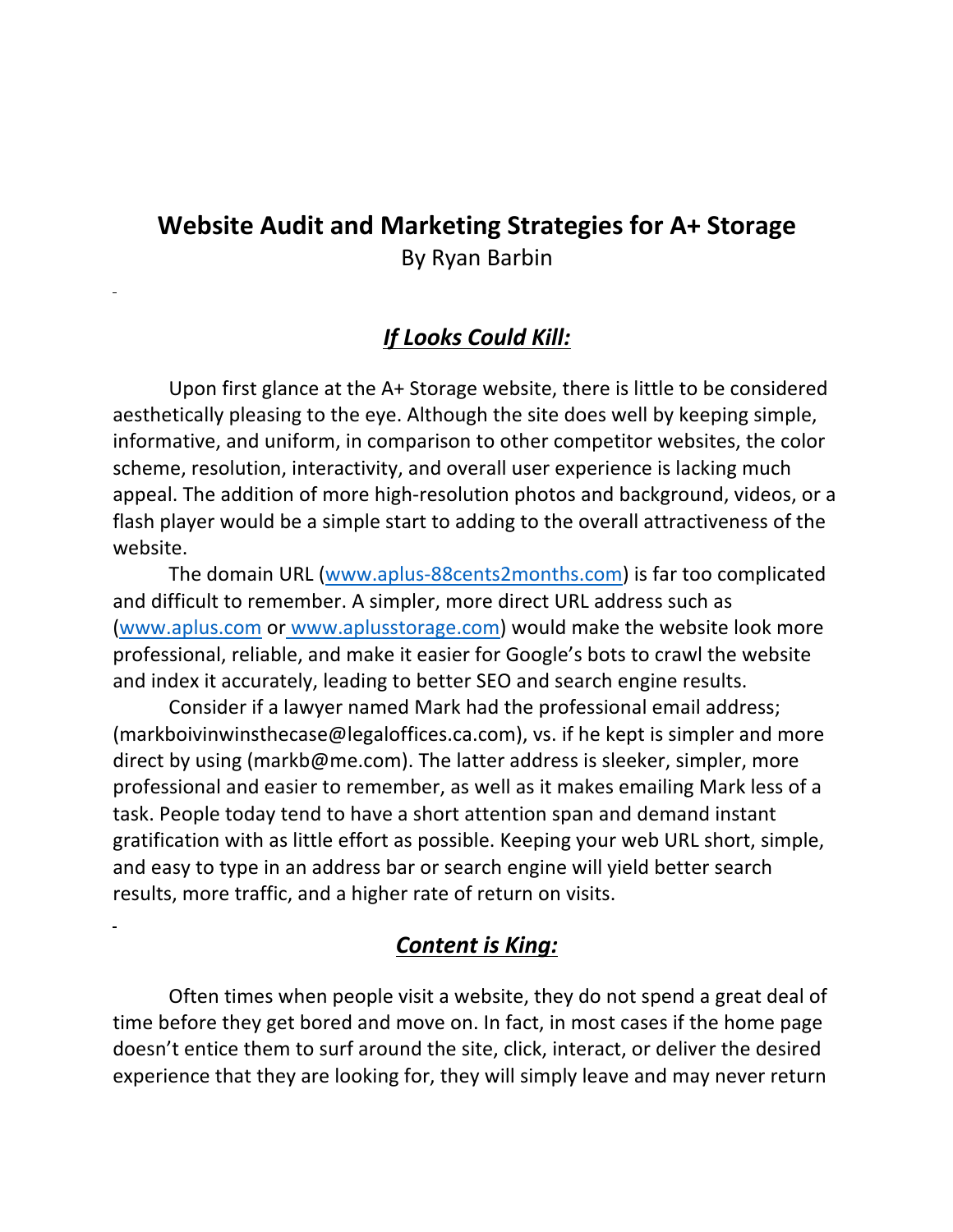or purchase anything from the site. For this reason, content is king, especially on the homepage.

 Photos and videos are one of the simplest methods of offering intriguing visual content that will keep the visitor to the site interested in what the company has to offer. This is no different for a storage business as is would be for a clothing company or any other online store. Photos of the business, the units, the packing supplies, and any other features or products sold can be used to advertise the business. Videos can be added to give the potential client a tour of the site, or videos can be made showing friendly customer service interaction, the workers having fun on site, or something creative such as a video of packing tips and tricks for people who are moving.

 Photos and videos can be used more interactively with an online shop where the visitors can purchase their packing and moving supplies directly from the website, or even reserve a unit or complete the rental agreement process before they even visit the physical location. A flash player can be used to bring some life to the photos, making the website look more professional and fun. Keep in mind that photos should always be high-resolution. Fuzzy or blurry photos, photos that are too small or too large, or that lack in professionalism, (such as photos where there is a lot of clutter), should be completely removed from the site.

 Many of the photos on the A+ Storage site are small, blurry, fuzzy, and probably hurt the website more than they help. The background is also lowresolution and looks less than professional. It is recommended that new content, (photos, video, and/or interactive content), be added to the site and that the current photos be updated or replaced with more professional, high quality photographs.

#### *Delivering the Digital Customer Service Experience:*

 Customer service isn't only limited to face to face, phone, or email interaction. The customer service experience can begin online through the website, aiming to leave visitors satisfied with their digital experience with the company and ultimately leading to return visits, purchase, positive feedback and the potential to refer future new clients.

 Interactive applications and call to action can assist in the process of making this digital experience easy and pleasant. Such interactive applications can consist of an online store, the ability to reserve or rent a unit through the website,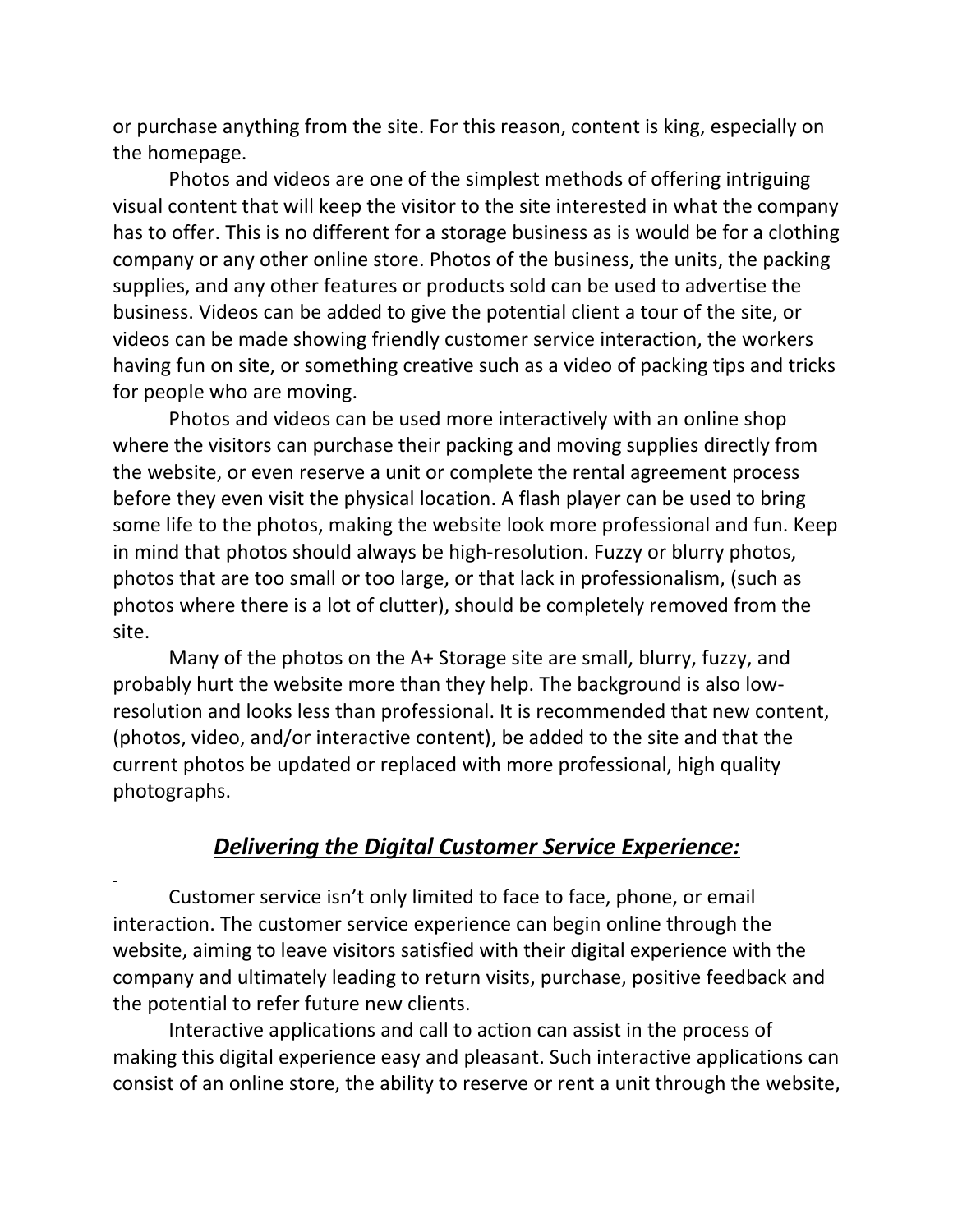surveys, customer feedback message boards, contests, or any opportunity for the customer to speak their opinion or voice and be heard.

 The A+ Storage website currently has a contact page which is certainly important for opening lines of communication between the business and potential or current customers. The email address box is also set as a required field. This is a good means of maintaining an address book of current and potential clients for future follow up. However, it is recommended that the business consider taking things a step further and adding more interactive applications and call to action.

Many competitors are utilizing many of these interactive features to capture new clientele directly from the website.

 A new, fresh and attractive website can easily be designed and created for minimal cost using web design platforms such as WIX (www.wix.com), Intuit (www.intuit.com), or many more. Make sure if designing the website yourself to pay close attention to detail, color, and clarity, avoid clutter, avoid repetition, and make certain that there are no grammatical errors, and that every page within the site is uniquely designed, labeled, and is available from every concurrent page. Do not be afraid to reference other well-designed websites that you find on the Internet, and when in doubt, consider other outside opinions. Keep in mind; it's all about the user experience.

 If web site design is not your area of expertise, there are many affordable options out there that can help to build you a well-designed and user friendly site that will help to make your business stand out from the competitors. A simple yet effective option for self-storage companies looking to upscale their website for better performance, user experience, and SEO can be to utilize the web design options available from The Storage Group, (www.storageinternetmarketing.com). Their website offers affordable prices for web design customization specifically for self-storage companies and has a beautiful online portfolio of attractive, efficient, and professional looking designs that help to offer the customer a better online user experience, as well as offering the business a more impressive online presence.

### *Don't Be Afraid to Innovate:*

 Many businesses are finding new innovative and exciting ways to modernize their web space, attract new business, and create a sense of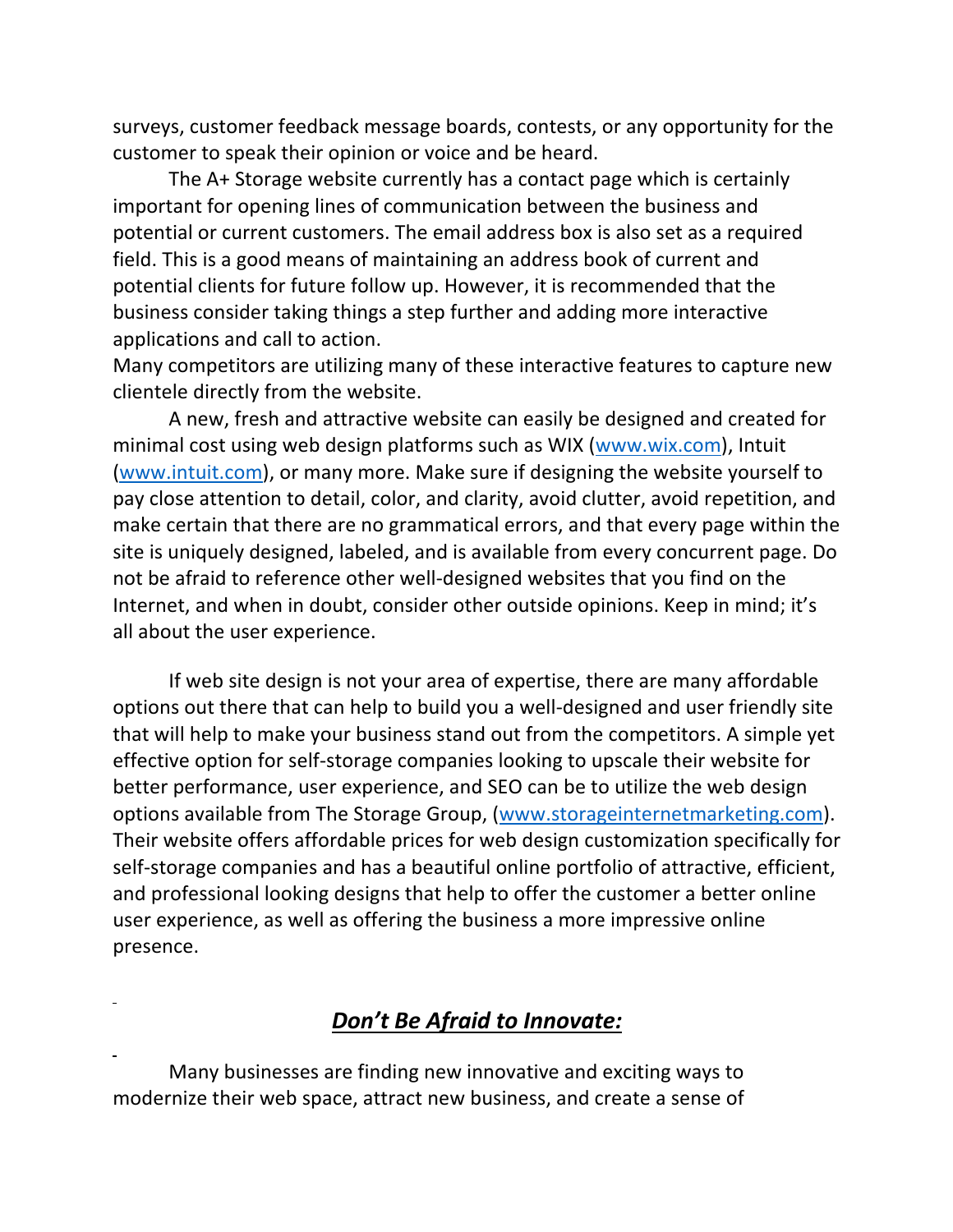uniqueness over their competitors. A self-storage business in Melbourne, Australia called "TaxiBox", added a video game to their website. The game, titled "TaxiBlox" is similar to the game "Tetris" and tasks players to rotate furniture pieces to stack and fit into a storage unit. The game has helped to increase popularity of the business, increased overall traffic to the website, and increased new business and profits. Aside from being unique and fun, the game provides incentive for its customer players. Customers who manage to reach high scores in the game can redeem their points in order to win coupons for packing/moving supplies or money off of their reservations or monthly storage rent.

## **Social Media Marketing Strategies**

 Social media has had a huge impact on the way businesses market their products and services, and storage companies are no exception. In fact, many storage companies are currently utilizing the branding, marketing, and advertising aspects of various social media applications such as Facebook, Twitter, Instagram, and even YouTube. However, as with all social media, simply having an account set up for your company or business is not enough to generate sales and bring benefits. These social media applications must be used creatively, effectively, and with a strategy in mind. Remember that social media is not necessarily a direct marketing/advertising channel, but rather a means of building a network that will eventually develop into multiple new marketing and advertising channels over time.

 The 80/20 Rule is an example of a successful social media marketing strategy that helps to explain how this works. The 80/20 Rule states that you should post content 80% of the time that is not intended to increase sales or is directly related to your product or business, and only post content 20% of the time that is. This is because people do not want to only view posts about your business or be sold to all the time, especially in the business of self-storage, since it is not something that people look to purchase very frequently.

 So what do you post the rest of the time? Interesting and engaging content is the answer. Post about local events, charity contributions, community activities, or things that would appeal to your local potential customers. Post about sports, theater, music, crafts, or things that your potential customers are passionate about. Post directly from your business, without intent to sell, but rather to show a random fun day at work, an employee get together or volunteer program, or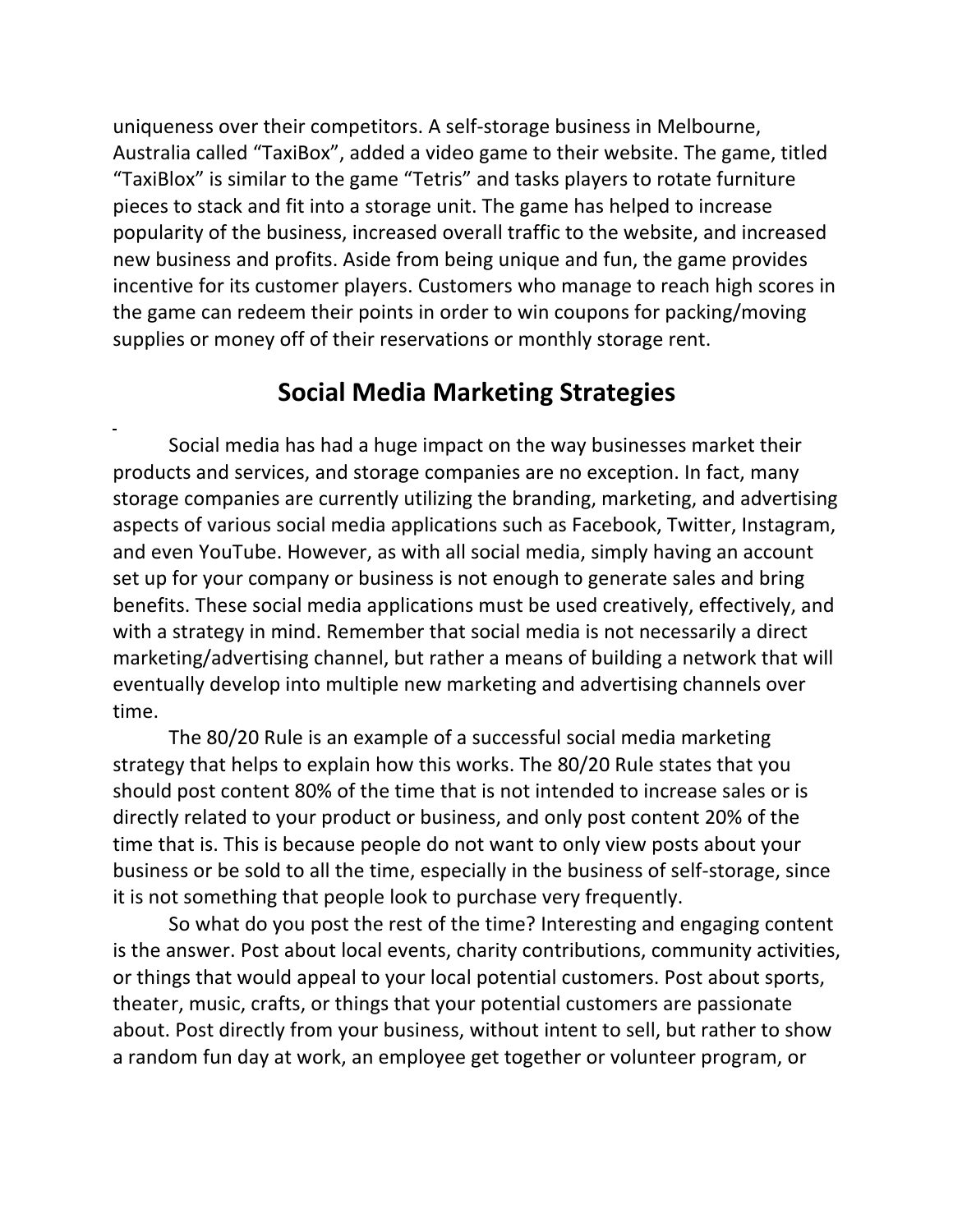anything that might show the lighter side of your business and help to add a personal touch to the day to day business.

### *Like us on Facebook:*

 These days mostly everyone has a Facebook account. Knowing this is the number one reason why any business, including storage companies, should have a business page on Facebook. What better way could there be to raise awareness of your business and be able to make connections and generate referrals?

 Facebook can be used for a multitude of marketing aspects. First and foremost, by generating high quality content, (photos, videos, or blogging about interesting topics), businesses can gain likes and build a large network of potential new clients who no longer have to look any further than their daily news feed in order to decide where to store their belongings or purchase packing supplies.

 Within the Facebook realm, there is also a useful business-to-business functionality. By looking up other local business and liking their pages, your business opens doors to the community. Businesses are able to make connections, establish partnerships or make referral deals, or simply roll out the welcoming wagon in the neighborhood in order to build relationships and generate a trust factor that would give an advantage over other competitor businesses.

 Facebook also has advertising opportunities for businesses that have the funds to spend on a weekly or monthly campaign. Ad campaigns can be created, edited, targeted, and run all around your own custom budget and strategy. This can be especially useful with local targeting, targeting amongst younger, college students who are looking for places to store their things, or even for commercial clients who may be looking for seasonal storage opportunities. Also, assuming that most self-storage companies have auctions regularly, what better way to advertise an upcoming auction than with the creation of a Facebook ad or Facebook Event that local people can see while browsing their news feed on their mobile devices.

#### *Follow us on Instagram:*

 Instagram is now considered a useful tool in business marketing. The photo and video-sharing app has evolved past the days of simply being a way for people to share pictures of their pets, home cooked meals, or their most recent selfies. It has now become an effective tool for business to build their brand, establish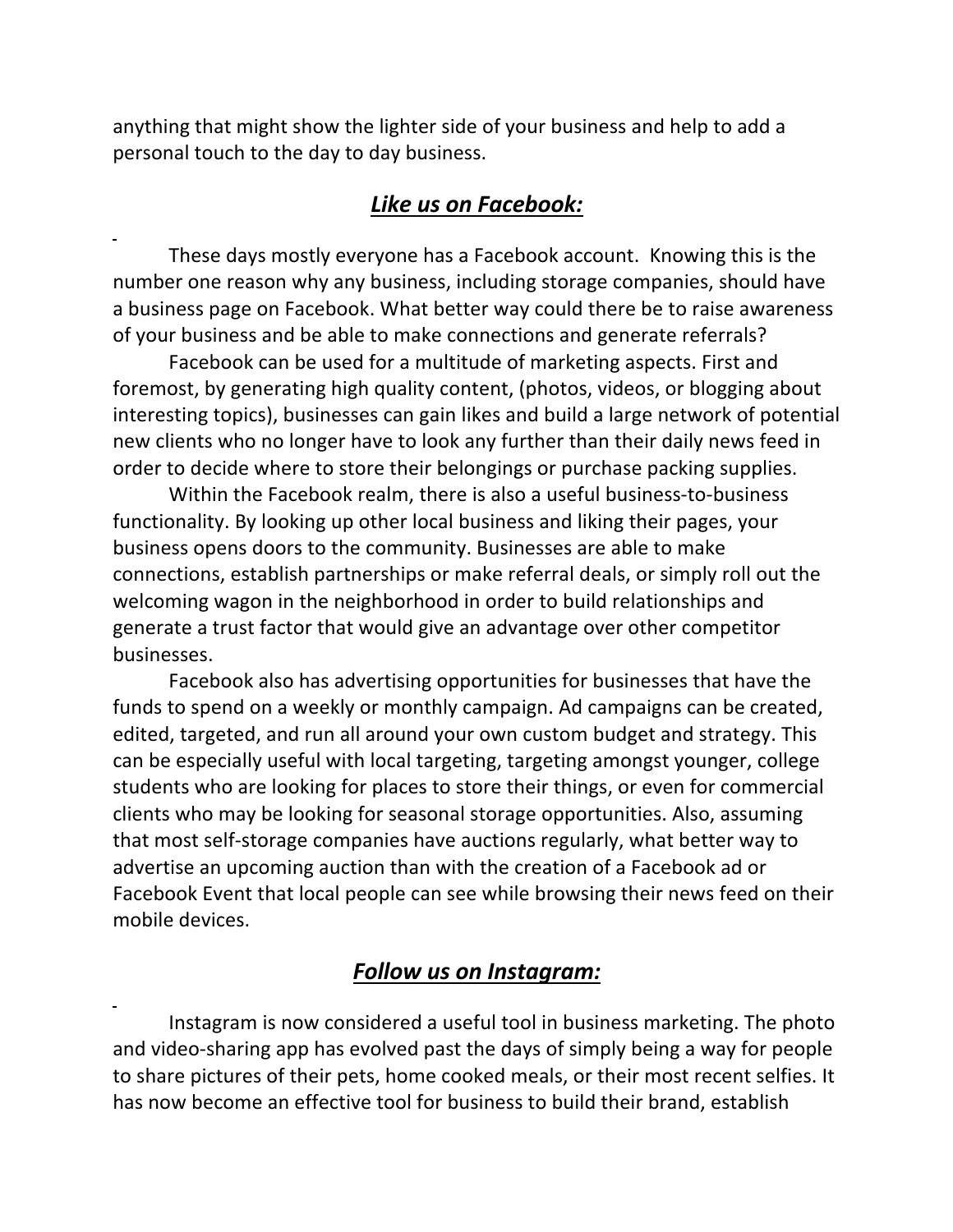relationships, and connect with their current or potential customers. With nearly 300 million monthly active users, Instagram is now the fastest growing social media application, so needless to say there are a lot of potential customers worth targeting through the app.

 So, how can a storage business successfully make use of Instagram's photo/video sharing application to increase business? The answer is by deciding what you want to show your potential and current customers, and by understanding what they want or need to see from you. Show your products and services. Post videos of useful packing or moving tips. Show customer interactions or testimonials. Show your personality. Posting videos of employees having fun at work or interacting with customers. Let them see why they should trust you or want to rent from you.

 Instagram can also be used to interact with other businesses or to watch what your competitors are doing right or wrong. This can help to keep your business up to date and never outside of the loop.

### *Tap into the Tweet Spot:*

 Twitter is an easy way to make big moves in business communication through social media. No photos or videos are necessary with this application. Instead you get 140 characters at a time to say something worth creating a buzz over or retweeting about. So pitch your company to drive brand awareness, advertise your new deals, offers, or promotions, connect with consumers through interactive posts that ask questions or demand a response, show your personality and what makes your company unique by talking about community, charity, or social events that your business is involved with. Engage your audience, and when you do so correctly, they will like, follow you, or even retweet your posts. That's free advertisement!

### *Use the Tools Already in Hand:*

 Before spending all your money on paid advertising and AdWords, while your blogging and posting quality content across social media to build recognition and rapport, don't forget to make use of the tools that are already at your disposal. Websites such as Google Places, Craigslist, Yelp, and CitySearch allow businesses to focus their advertising locally, efficiently, and with little to no cost at all. Google Places allows for free business listing that shows up amongst most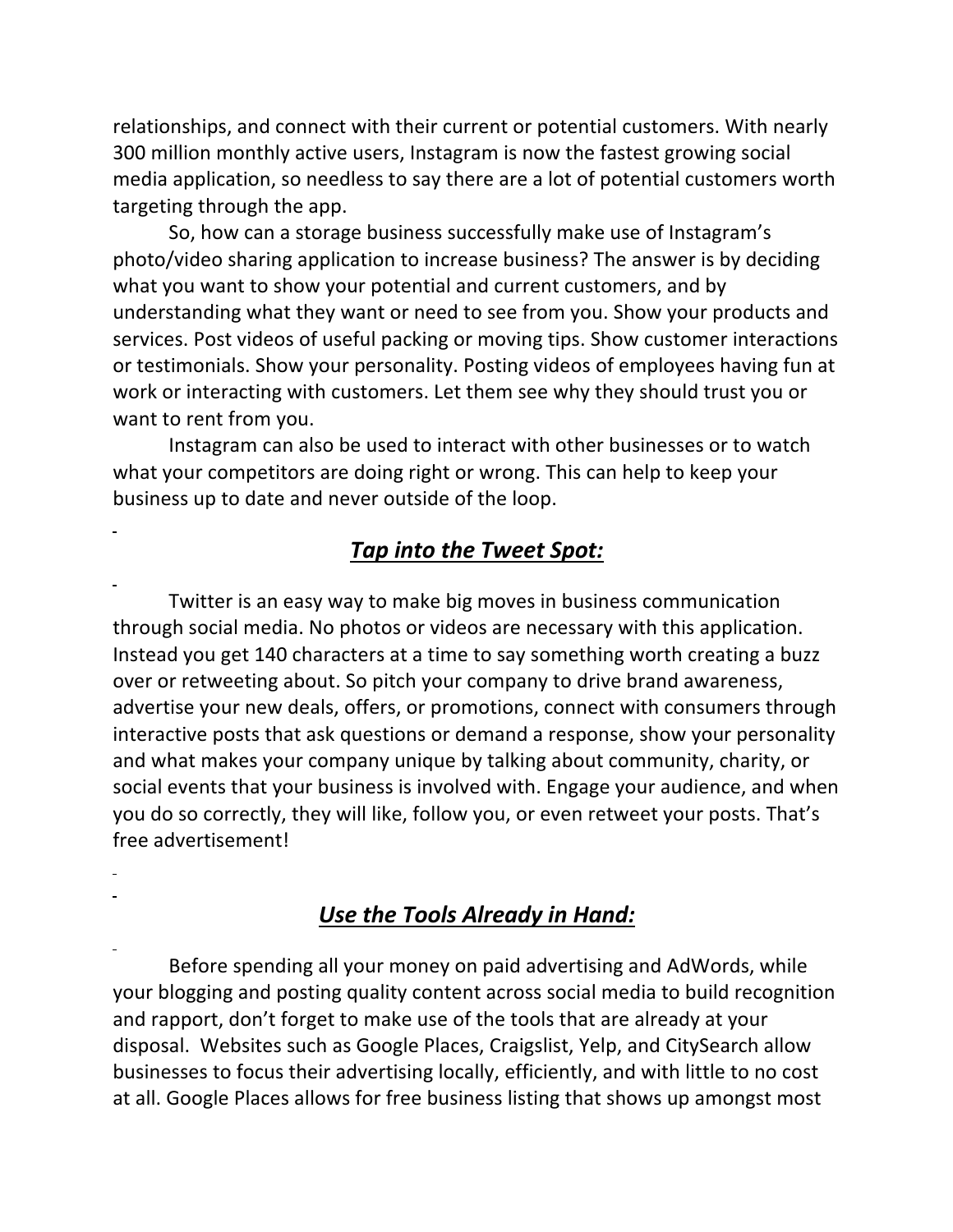organic searches online. In many cases, it can help to better your chances of showing up on the first page results in a Google search with little or no SEO required.

 Craigslist allows the business a much more affordable way to specify their ad content, allowing for multiple postings to be created for free, with very little effort. New postings can be created intermittently, and the business can experiment with different ad copy, creative tag lines, and more to see what works best with absolutely no occurring costs. After several trial ad results are gathered, successful ads can then be recreated and used on other sites using paid advertising for a higher chance or success.

### *Yelp Can Help Too:*

 No matter what your opinion may be, based on any good or bad news you've heard about Yelp and its system of business reviews and ratings, the truth remains that this platform is ground zero for online business marketing. The website most definitely holds a large influential role on search rankings and has continuously led businesses to further success and failure through the exposure it provides for them.

 As opposed to many other social media sites such as Facebook, Instagram, and Twitter, sites such as Yelp and Craigslist allow businesses to narrow their efforts and focus their online promotional strategies to the local and surrounding areas of the business itself. The site also allows for easy 2-way messaging between the business and the consumer, allowing customers to share their likes and dislikes, which benefits the business by keeping them in the know and allowing them to directly contact concerned clientele, offer them some resolve, and even connect to find new potential customers. This system of feedback also allows for better relationship building with current customers and can lead to further recommendations. Ask your current customers who you already have a positive business relationship with to leave a positive review on Yelp and offer them a small discount or incentive for doing so.

 Similarly, to Facebook and other social media platforms, Yelp also allows for paid advertising on their site. This is another way to successfully customize your own online social media marketing campaign, based on your own budget, allowing you to attract new customers, gain feedback, build awareness, and benefit from the organic exposure and direct links to your business website, thereby increasing traffic and ROI at an affordable price.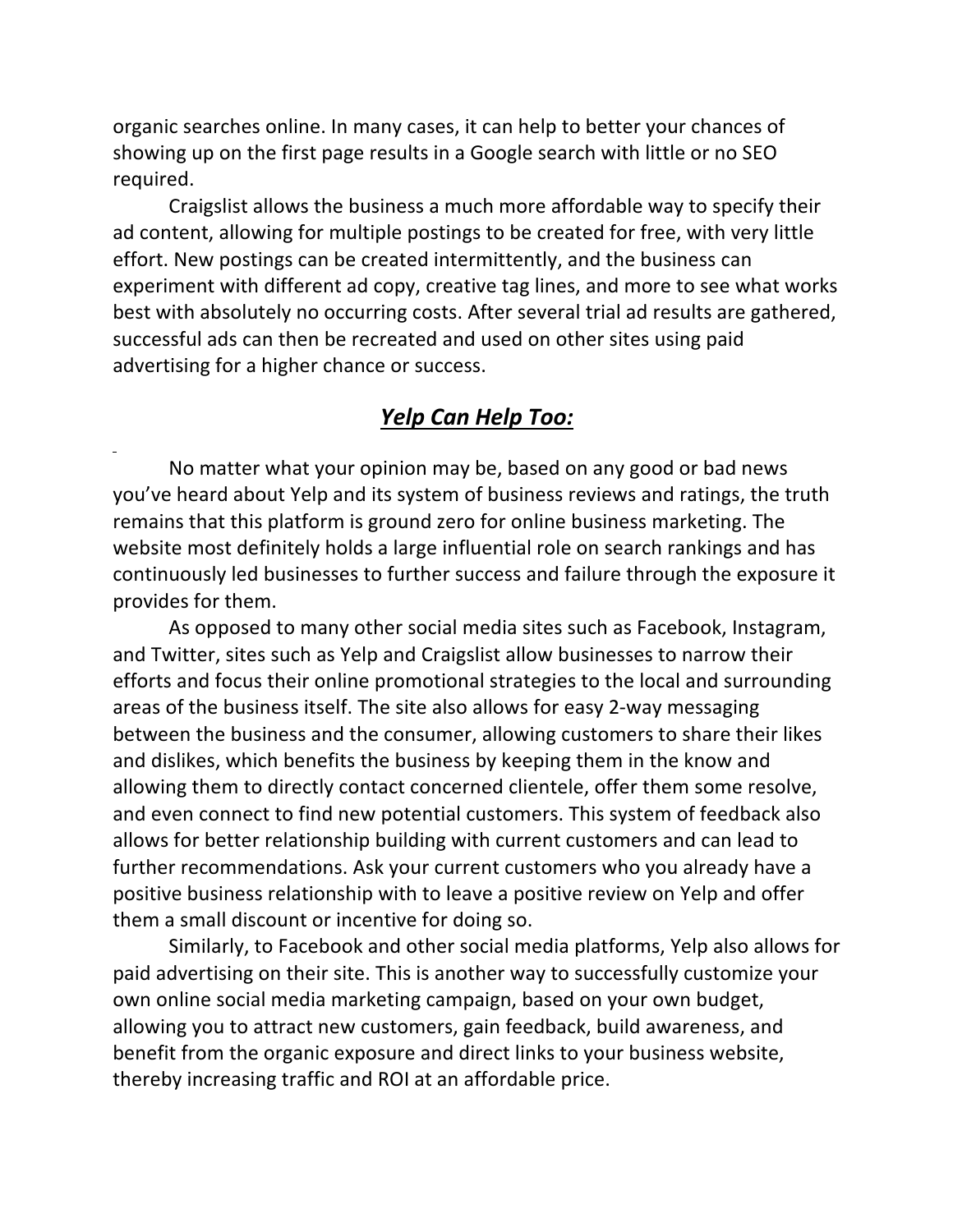## **SEO Strategies**

 Search Engine Optimization helps to ensure better organic search results, higher page ranking for the company's website, and ultimately results in higher traffic and more return on investment from marketing/advertising efforts for the business. SEO consists of many different factors from overall website design, quality and content, utilization of links, call to action, and interactivity, correct labeling and organization, keyword planning and optimization, and much more. SEO can be a very confusing ongoing process that can make or break the online marketing and digital sales and promotions aspects of a company. However, if done correctly, it can help to ensure top publications in search engine results, ease of user ability in navigating through the website, and above all, a higher rate of conversion for the business from new and existing customers.

### *Your Online Reputation:*

 Beyond the overall look, interactivity, functionality, and user experience that is required of a good business website striving to compete in the ever demanding, modern-digital business world, there are many more elements of website design, online marketing strategy, search engine and keyword optimization, and digital advertising efforts that are critical in maintaining maximum profitability for a company operating in today's market of millennial business persons.

 By creating compelling and helpful content on your website, networking by linking to related, well-known, relevant, or partnering websites, and by building online relationships and status through shares, likes, call to action, and by creating outlets for user interaction and feedback, a business can keep their bounce rate low, (the rate at which visitors bounce or leave your page), conversion rate high, and create an online reputation that will stand out above the competition.

## *Optimizing Your Website:*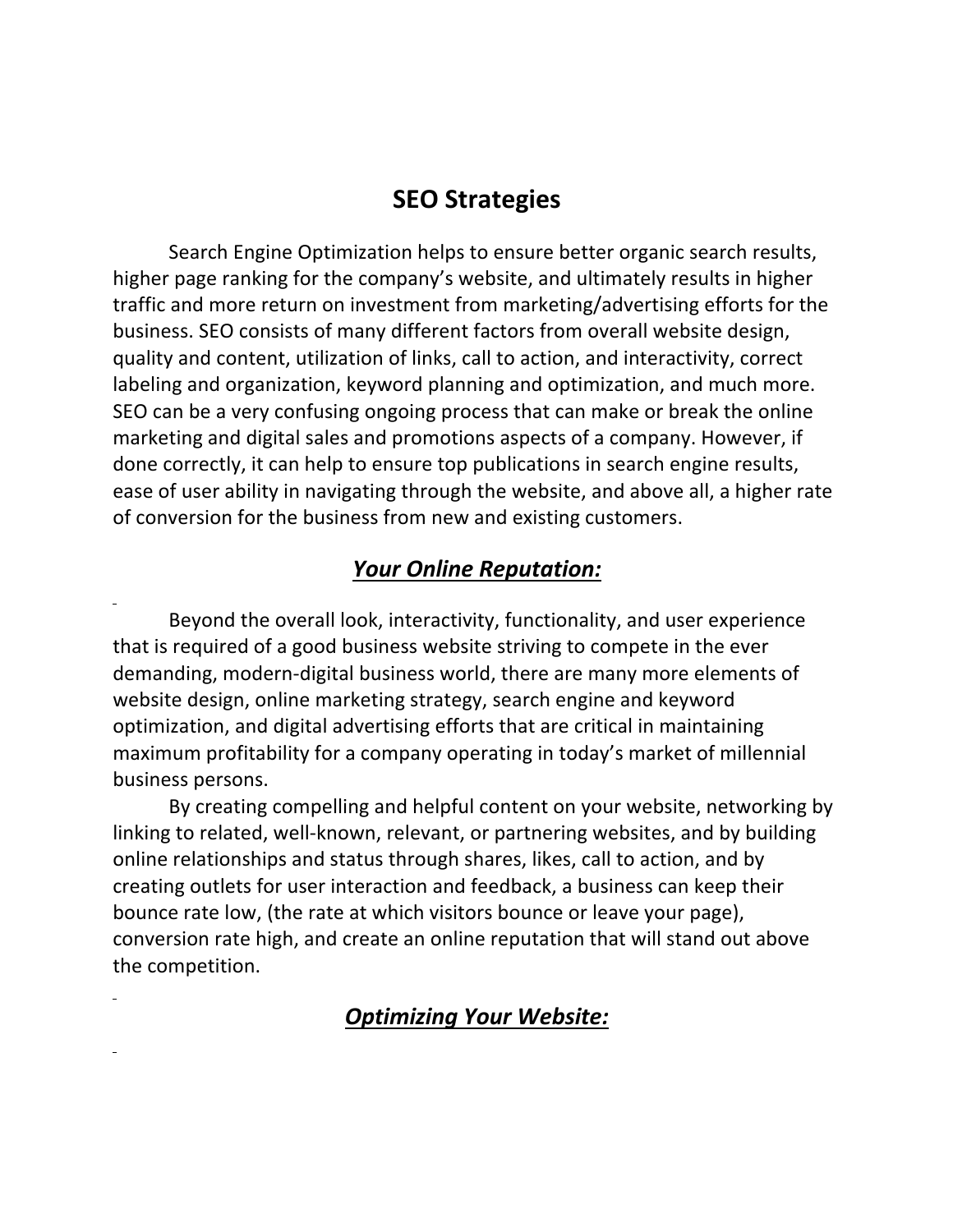When optimizing a website for better search engine results and page ranking, one must make sure to minimize errors occurring within the site structure. These errors can consist of:

**Duplicate Page Content** – Multiple pages potentially competing with each other for content, causing your rankings to be split rather than focused.

### · **Missing or Duplicate Page Titles**

· **Crawl Attempt Errors** – The website robot.txt files are preventing the website from accurately being crawled.

- **4XX (Client Error)** Bad or broken links on page
- **5XX (Server Error)** Server timing out

**Missing Meta Description Tags** – Does not affect SEO or page ranking but does play a role in grabbing the attention of a potential visitor to your site by giving an accurate short description of what the site offers to them.

**Meta Refresh and Other Temporary Redirects** – Affects direction of linking pages and speed of the loading pages

**Overly-Dynamic URL** – Having a longer than optimum URL address, causing difficulty in cataloguing and retrieving website results

Page Size, Load Times, and Speed Issues - Page size and speed should be optimized to enhance the user experience and keep the bounce rate low.

 Although this may seem highly technical and complicated, most of these errors can be easily detected and corrected with little expense by an experienced web developer, technician or digital marketing company such as Digisavvy (www.digisavvy.com), or by using a website crawling matrix such as Deep Crawl (www.deepcrawl.com).

# *Important Attributes of a Successful Website:*

 There are many necessary components that must exist on a successful, highly ranked website that will improve performance, user experience, speed, and optimization for search engine results. Some of these components include:

**Favicon** – This is a little icon displayed next to your URL in the browser and adds a personal touch to your brand.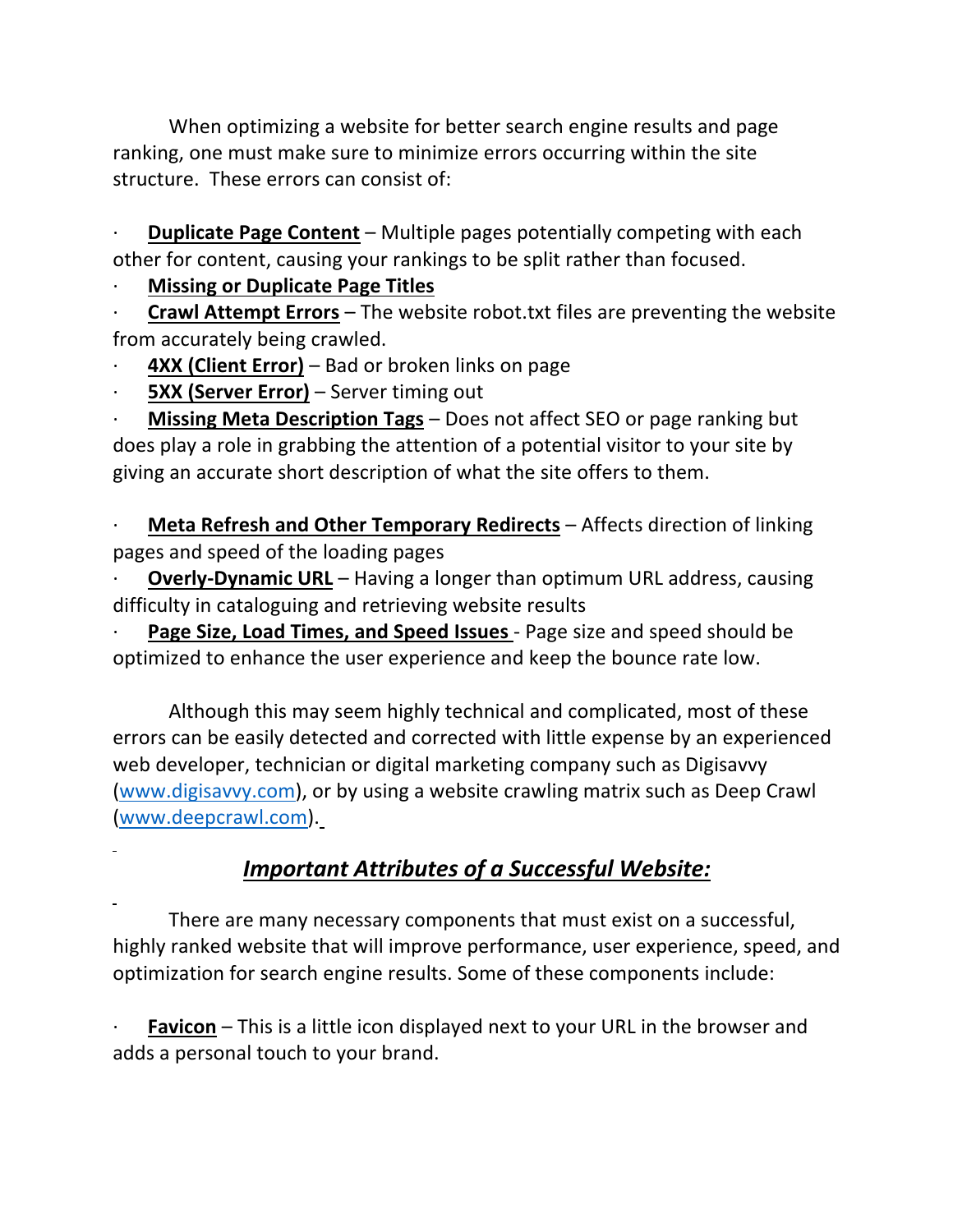· **Custom 404 Pages** – Similar to the Favicon but has more potential for user experience. This is a fun way to lighten the disappointment of telling your visitor the place they were trying to go does not exist.

**Gzip** – A method to improve the load time of your website.

· **Spam Block and Safe Browsing** – Determines whether your site has been blacklisted for malware, spam, or viruses that can affect downloads.

**XML Sitemap** – Helps the search engine to understand the structure of your website and speeds up crawling time.

**Google Analytics** – Allows for the tracking of a myriad set of metrics and behaviors related to your visitors.

**Language/Character Encoding** – An often overlooked but very simple aspect of your website which can affect ranking and indexing.]

## *Negative Components:*

 There are also many negative components that are often overlooked which can be hindering your website performance, ranking, and indexing. Some of these components may include:

**Nestled Tables** – These are an archaic way of building websites that are ultimately frowned upon by today's standards.

· **Inline Styles** – Too many inline CSS styles can affect loading time.

· **CSS Files** – Too many CSS files can affect loading time. These should be designed purposefully and with an agile application to your website to allow for both optimal loading time and design versatility.

**JavaScript** – While JavaScript can greatly improve the overall look, design, and user experience of your website, a website that overuses JavaScript will not be crawled properly by search engine spiders, potentially leaving out vital information about your website.

**Directory Browsing** – This means that visitors cannot browse your sites files directly. It is recommended that your site does not use directory browsing.

**Server Signature** - A security feature of your web server. It is recommended that this be disabled.

· **Island Pages** – Every page on your site should be accessible from other pages of your website. This is referred to as an **Anthill Structure**. Island Pages, or standalone pages, may as well not exist as far as search engines are concerned. This can be easily detectable through an XML Sitemap.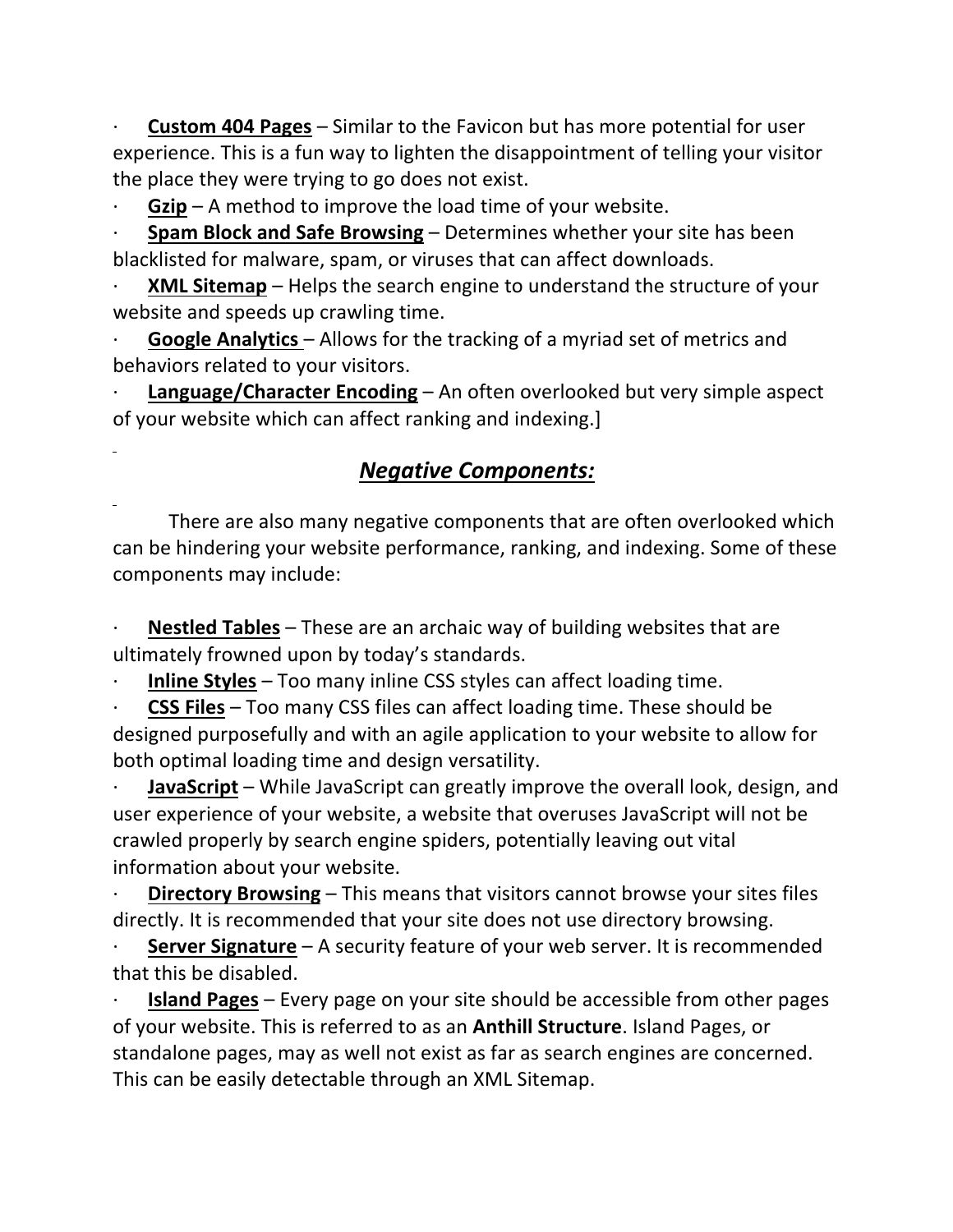As previously stated, these positive and negative website components may seem highly technical and complicated, but most of which can be detected, corrected, or added with minimal effort by an experience web developer or technician at an affordable cost and will greatly improve the website's performance and search engine results.

### *Deep Crawl Website Audit for A+ Storage*

 Deep Crawl (www.deepcrawl.com) is an online tool that can be used to crawl a website and find errors and opportunities for improved website performance and better SEO. The website is user-friendly and the process is both easy and extensive, and is quite affordable in comparison to hiring a web technician to locate and fix similar possible existing errors. The website also contains many detailed tutorial videos that help the user to understand what errors are found, how to correct them, and the benefits of doing so.

 After running a trial crawl of the A+ Storage website using Deep Crawl, several errors were found including: 6 duplicate page descriptions, low ration of content to HTML, thin content pages, duplicate page titles, short description or meta tags, and slow loading page times. This was determined through a minimum trial crawl of the website and does not mean that the errors contained within the A+ Storage website are limited to these alone. A full Deep Crawl of the website could result in more errors that can be located and fixed in order to improve performance.

 The majority of the errors detected can be easily corrected. The 6 duplicate page descriptions, duplicate page titles and short Meta tags are hindering the index capabilities of the website's individual pages. This makes the pages located within the website less likely to be optimized by Google Search, as Google is unable to distinguish one page from another. This is simply due to inadequate titles and descriptions given to each individual page. The multiple pages located within the A+ Storage website need to be differentiated from each other with individual titles and descriptions for each page.

 The rest of the errors located by the Deep Crawl are mostly due to lack of content. Each page located within the A+ Storage website needs to have its own unique content in order for it to be more easily recognized and indexed by Google. Each page with a less than 10 percent minimum content to HTML ratio, or with a less than minimum 3KB content size will require more content to be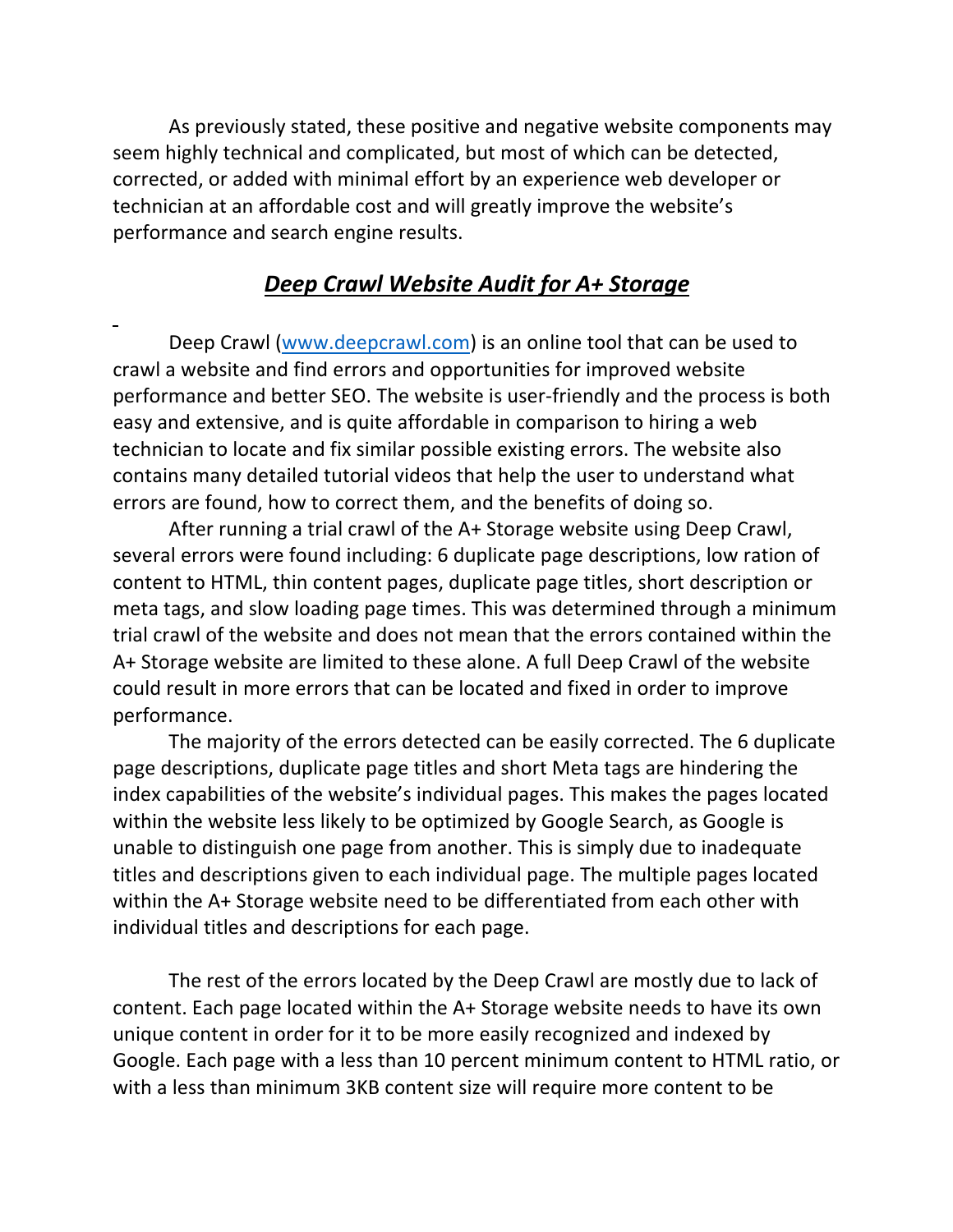considered of value. 7 out of 9 pages crawled within the A+ Storage website contained less than 10 percent minimum content to HTML ratio. 9 out of 9 pages contained less than the minimum required 3KB of content. The website as a whole needs more unique content (photos, videos, text, blogs, JavaScript, call to action buttons or forms, etc.) in order to be considered of value to Google, and to improve the index capabilities, user experience, page load times, and SEO.

# **Pay Per Click (PPC) and Cost Per Click (CPC) Advertising**

 Pay Per Click, or PPC Advertising is another useful option to consider either in conjunction with your current search engine optimization strategies. PPC Advertising offers opportunity for the business to completely customize their advertising medium, target market, creative design and copy, timeframe for which the advertisement will be displayed, and budget, based on how much the business is willing to pay for the display. This type of advertising campaign in available through a multitude of Internet mediums, including Google, Yahoo, Clicksor, AdEngage, etc., as well as various social media sites such as Facebook, LinkedIn, Google+, and Twitter.

 Cost Per Click (CPC) is a method of PPC Advertising that allows businesses to create and run free initial advertising, charging the business instead based on the amount of clicks each ad receives, rather than simply to display the ad. This is a much more popular and affordable method of PPC Advertising that the majority of businesses are utilizing today, since it creates more customization and budgeting options and can generate a much higher conversion rate and ROI. Internet advertising mediums such as Google AdWords are extremely effective for CPC Advertising, allowing businesses to plan their keyword strategy to best fit their companies search criteria, and allows them to bid higher on more effective keywords and less on negative keywords or low performance keywords that would drain their advertising budget with less results. Google AdWords provides extensive data and customization options for the advertising business to manage their campaign in extreme detail.

## *Choosing the Right Medium*

 With so many different Internet websites offering PPC/CPC Advertising, It is not uncommon to question which is the best option for your particular business.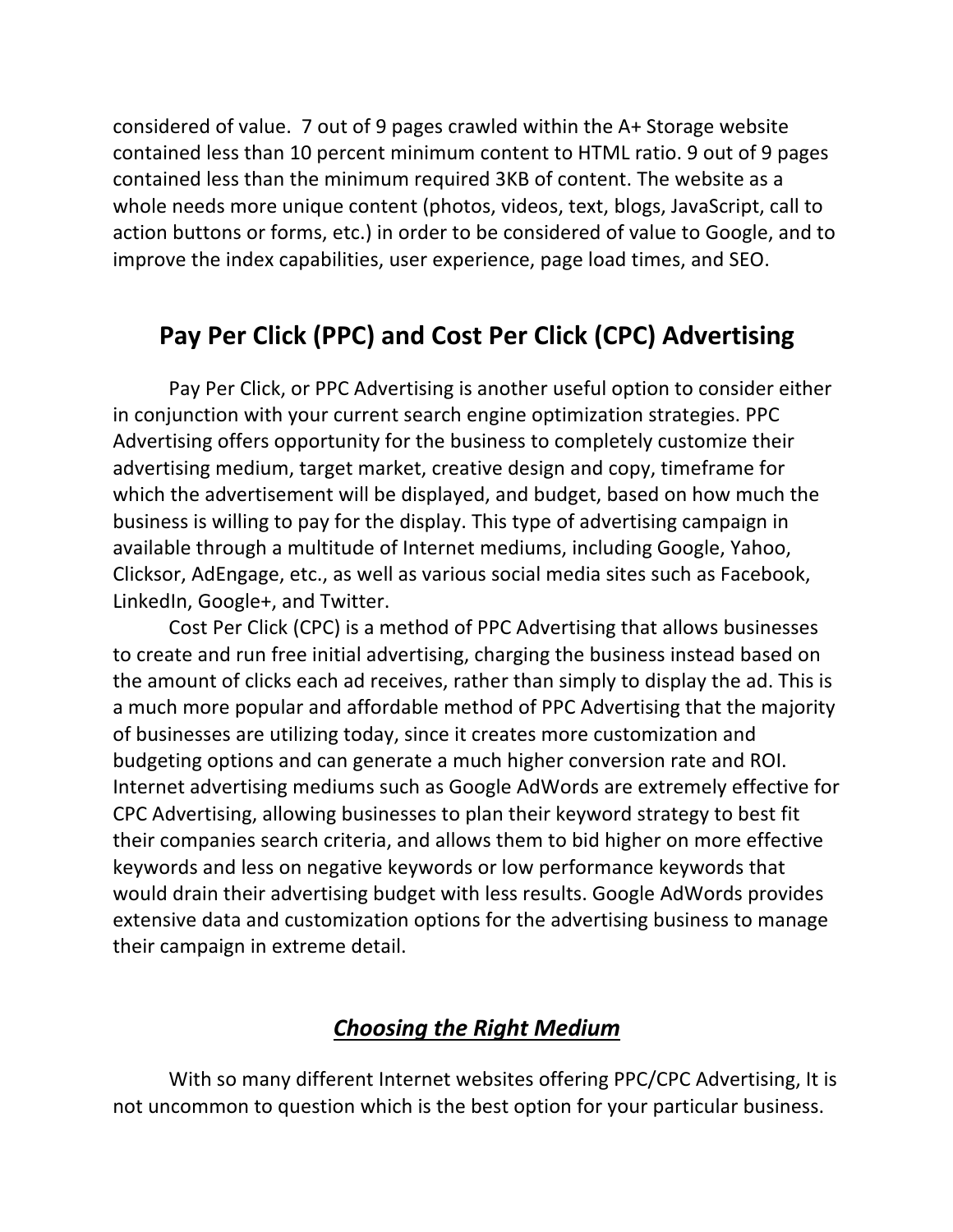The answer may not be an easy one to decide without a vast trial and error strategy, but there are many pros and cons that can aid in making the right decision.

 **Google AdWords** is by far the most popular, widely used, and extensive platform for PPC/CPC Advertising. Other pros exist in the large amount of coverage and volume offered by Google, as well as its strength in first page ad placement, seeing as it is the largest Internet search engine. However, AdWords can also be quite expensive for CPC in comparison to other sites, due to the high competition in keyword bidding. AdWords is also very highly extensive in detail and data breakdown, which can be quite helpful to an experienced user, but can be difficult for many small business owners to learn, understand, and manage.

 Other PPC/CPC Platforms such as **Yahoo**, **Facebook**, and **Advertising.com**, often offer less expensive keyword bidding, multiple targeting options, and can be easier to learn and receive clear customer service assistance with your campaign than attempting to contact Google for assistance. However, the average CTR (Click Through Rate), conversion rates, and search volume may be considerably lower in comparison to Google AdWords.

# **Overview of Digital Marketing Recommendations for A+ Storage**

Consider revamping the A+ Storage website design or starting fresh with a new design that creates a unique and memorable user experience, while remaining clean, fresh, and easy to navigate.

Develop lots of creative, informative, useful, and interactive content for your website that will keep the user involved and keep the bounce rate low.

Make sure every page has its own unique titles, Meta description tags, and unique content so that it can easily be differentiated and indexed by the Google Search Algorithm.

Use Deep Crawl to locate errors and other performance issues within your website in order to maximize speed, performance, SEO, and user experience.

Develop a unique and creative social media marketing campaign using sites such as Facebook, Instagram, Yelp, and more to deliver creative and innovative content to potential and current customers, in order to build an online reputation and stand out from the competition.